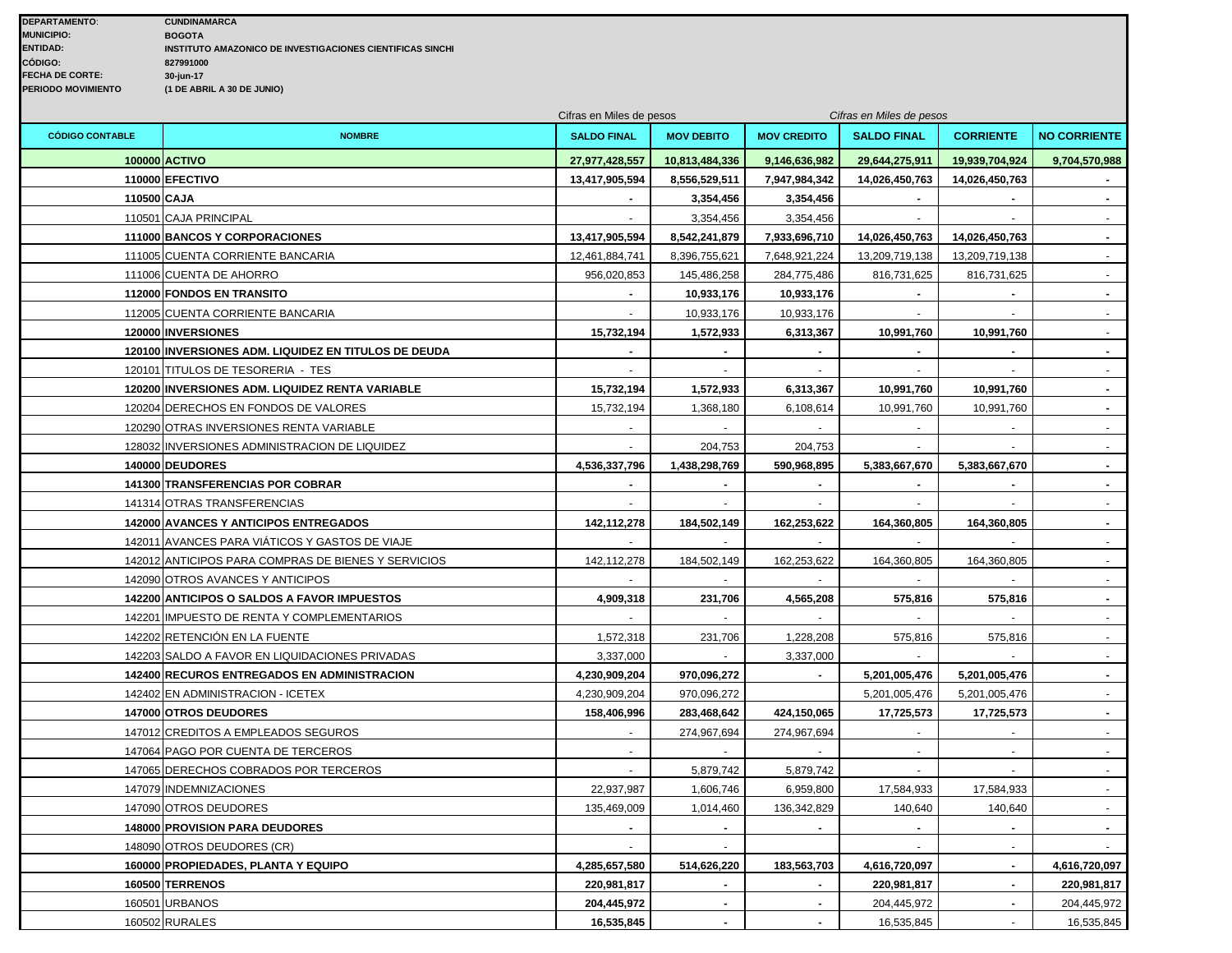| <b>161500 CONSTRUCCIONES EN CURSO</b>                       | 6,713,087          |                          |                | 6,713,087       |             | 6,713,087       |
|-------------------------------------------------------------|--------------------|--------------------------|----------------|-----------------|-------------|-----------------|
| 161501 EDIFICACIONES                                        | 6,713,087          |                          |                | 6,713,087       |             | 6,713,087       |
| 164000 EDIFICACIONES                                        | 1,716,846,981      |                          |                | 1,716,846,981   |             | 1,716,846,981   |
| 164001 EDIFICIOS Y CASAS                                    | 1,716,846,981      |                          |                | 1,716,846,981   |             | 1,716,846,981   |
| 165500 MAQUINARIA Y EQUIPO                                  | 456,311,797        | 14,738,840               | 3,731,175      | 467,319,462     |             | 467,319,462     |
| 165508 EQUIPOS AGRICOLAS                                    | 456,311,797        | 14,738,840               | 3,731,175      | 467,319,462     |             | 467,319,462     |
| 165511 HERRAMIENTAS Y ACCESORIOS                            |                    |                          |                |                 |             |                 |
| 165590 OTROS MAQUINARIA Y EQUIPO                            |                    | $\overline{\phantom{a}}$ | $\blacksquare$ |                 |             |                 |
| 166000 EQUIPO MEDICO Y CIENTIFICO                           | 3,673,617,891      | 433,239,858              | $\sim$         | 4,106,857,749   |             | 4,106,857,749   |
| 166001 EQUIPO DE INVESTIGACION                              | 1,206,801,021      | 282,609,530              | $\sim$         | 1,489,410,551   |             | 1,489,410,551   |
| 166002 EQUIPO DE LABORATORIO                                | 2,466,816,870      | 150,630,328              |                | 2,617,447,198   |             | 2,617,447,198   |
| 166500 MUEBLES ENSERES EQUIPOS DE OFICINA                   | 1,085,569,616      | 6,642,032                |                | 1,092,211,648   |             | 1,092,211,648   |
| 166501 MUEBLES Y ENSERES                                    | 765,291,789        | 5,452,032                |                | 770,743,821     |             | 770,743,821     |
| 166502 EQUIPOS Y MAQUINAS DE OFICINA                        | 320,277,827        | 1,190,000                |                | 321,467,827     |             | 321,467,827     |
| 167000 EQUIPOS DE COMUNICACIÓN Y COMPUTACIÓN                | 932,955,166        | 8,782,200                |                | 941,737,366     |             | 941,737,366     |
| 167001 EQUIPO DE COMUNICACIÓN.                              | 107,294,279        |                          |                | 107,294,279     |             | 107,294,279     |
| 167002 EQUIPO DE COMPUTACIÓN                                | 825,660,887        | 8,782,200                |                | 834,443,087     |             | 834,443,087     |
| 167500 EQUIPO DE TRANSPORTE TRACCION Y ELEVACION            | 322,877,207        | 50,389,998               |                | 373,267,205     |             | 373,267,205     |
| 167502 TERRESTRE                                            | 116,762,133        | 50,389,998               |                | 167, 152, 131   |             | 167, 152, 131   |
| 167504 MARITIMO Y FLUVIAL                                   | 206,115,074        |                          |                | 206,115,074     |             | 206,115,074     |
| 167590 OTROS EQUIPOS DE TRANSPORTE, TRACCION Y ELEVACION    |                    | $\blacksquare$           |                |                 |             |                 |
| 168500 DEPRECIACIÓN ACUMULADA (CR)                          | (4, 130, 215, 982) | 833,292                  | 179,832,528    | (4,309,215,218) |             | (4,309,215,218) |
| 168501 EDIFICACIONES                                        | (639, 638, 747)    |                          | 8,584,233      | (648, 222, 980) |             | (648, 222, 980) |
| 168504 MAQUINARIA Y EQUIPO                                  | (155, 035, 112)    | 833,292                  | 8,507,641      | (162, 709, 461) |             | (162, 709, 461) |
| 168505 EQUIPO MEDICO Y CIENTIFICO                           | (1,853,267,037)    |                          | 61,483,115     | (1,914,750,152) |             | (1,914,750,152) |
| 168506 MUEBLES ENSERES Y EQUIPO DE OFICINA                  | (666, 619, 346)    |                          | 12,889,534     | (679, 508, 880) |             | (679, 508, 880) |
| 168507 EQUIPO DE COMUNICACIÓN Y COMPUTACION                 | (546, 819, 097)    |                          | 33,822,140     | (580, 641, 237) |             | (580, 641, 237) |
| 168508 EQUIPO DE TRANSPORTE TRACCION Y ELEVACION            | (268, 836, 643)    |                          | 54,545,865     | (323, 382, 508) |             | (323, 382, 508) |
| 190000 OTROS ACTIVOS                                        | 5,721,795,394      | 302,456,903              | 417,806,675    | 5,606,445,622   | 518,594,731 | 5,087,850,891   |
| 190500 GASTOS PAGADOS POR ANTICIPADO                        | 99,969,000         |                          | 38,997,784     | 60,971,216      | 60,971,216  |                 |
| 190501 SEGUROS.                                             | 99,969,000         | $\sim$                   | 38,997,784     | 60,971,216      | 60,971,216  |                 |
| 191000 CARGOS DIFERIDOS                                     | 523,276,056        | 249,136,892              | 314,789,433    | 457,623,515     | 457,623,515 |                 |
| 191001 MARTERIALES Y SUMINISTROS                            | 521,573,588        | 242,168,942              | 308,951,730    | 454,790,800     | 454,790,800 |                 |
| 191021 ELEMENTOS DE ASEO LAVANDERIA Y CAFETERIA             | 1,691,964          | 6,930,950                | 5,800,703      | 2,822,211       | 2,822,211   |                 |
| 191022 COMBUSTIBLES Y LUBRICANTES                           | 10,504             | 37,000                   | 37,000         | 10,504          | 10,504      |                 |
| <b>192000 BIENES NTREGADOS A TERCEROS</b>                   | 75,710,822         | 2,930,013                |                | 78,640,835      |             | 78,640,835      |
| 192005 BIENES MUEBLES EN COMODATO                           | 23,978,674         | 2,930,013                |                | 26,908,687      |             | 26,908,687      |
| 192006 BIENES INMUEBLES EN COMODATO                         | 51,732,148         |                          |                | 51,732,148      |             | 51,732,148      |
| 192500 AMORTIZACION ACUMUL DE BS ENTREGADOS A TERCEROS      | (906, 427)         |                          |                | (906, 427)      |             | (906, 427)      |
| 192505 BIENES MUEBLES EN COMODATO                           | (906, 427)         |                          |                | (906, 427)      |             | (906, 427)      |
| 192506 BIENES INMUEBLES EN COMODATO                         |                    |                          |                |                 |             |                 |
| 194100 BIENES ADQUIRIDOS EN LEASING                         | 50,389,998         | $\blacksquare$           | 50,389,998     |                 |             | $\blacksquare$  |
| 194104 EQUIPO DE TRANSPORTE TERRESTRE                       | 50,389,998         |                          | 50,389,998     |                 |             |                 |
| 194200 DEPRECIACION BS ADQUIRIDOS EN LEASING                | (48,990,270)       | 50,389,998               | 1,399,728      |                 |             | $\blacksquare$  |
| 194203 EQUIPO DE TRANSPORTE TERRESTRE                       | (48,990,270)       | 50,389,998               | 1,399,728      |                 |             |                 |
| 196000 BIENES DE ARTE Y CULTURA                             | 117,988,711        |                          | 12,229,732     | 105,758,979     |             | 105,758,979     |
| 196007 LIBROS Y PUBLICACIONESDE INVESTIGACION Y CONSULTORIA | 117,988,711        |                          | 12,229,732     | 105,758,979     |             | 105,758,979     |
| 197000 INTANGIBLES                                          | 125,646,033        |                          |                | 125,646,033     | 125,646,033 |                 |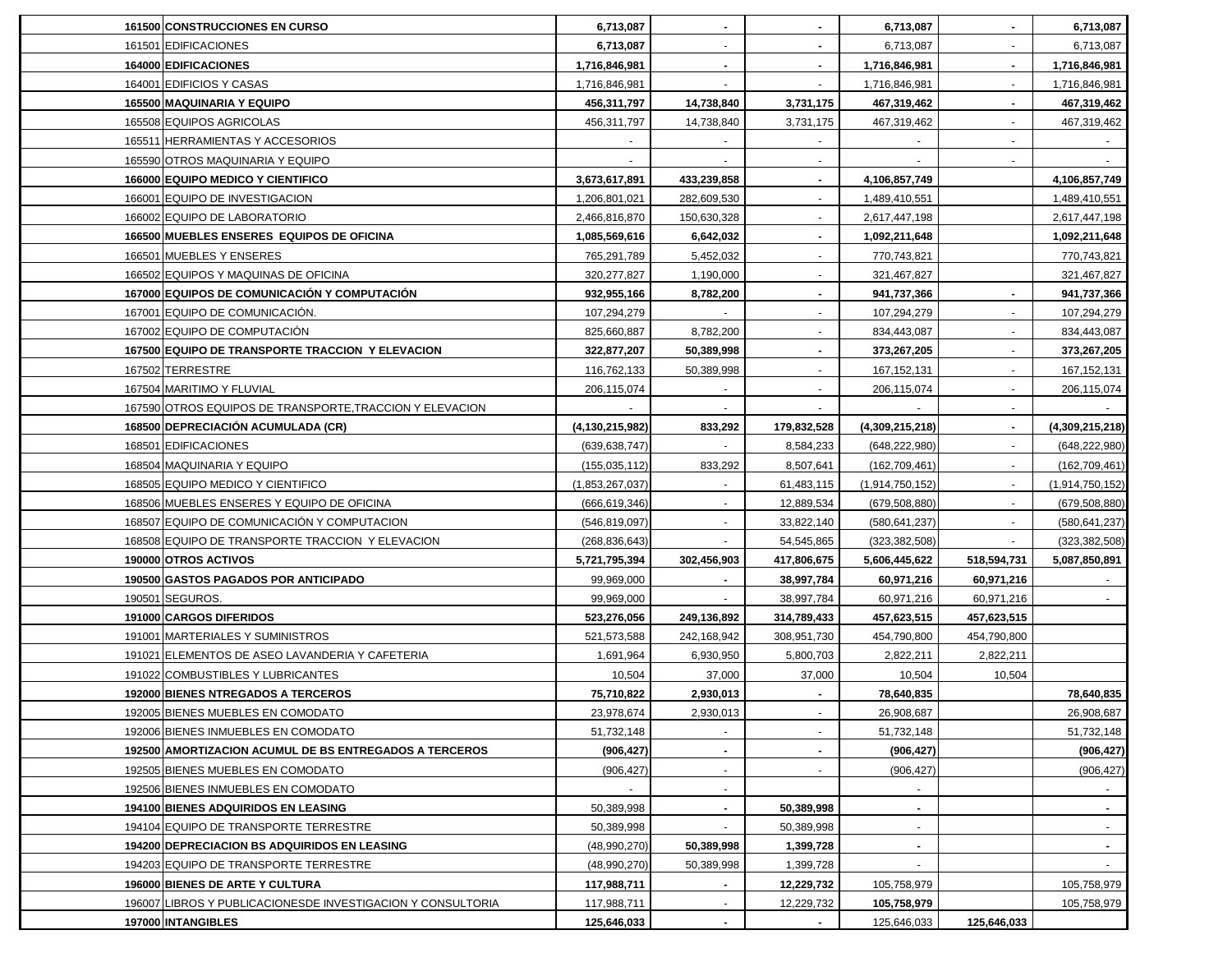| 197009 SERVIDUMBRES<br>125,646,033<br>125,646,033<br>125,646,033<br>$\blacksquare$<br>$\sim$<br>197500 AMORTIZACIÓN ACUM DE INTANGIBLES<br>(125, 646, 033)<br>(125, 646, 033)<br>(125, 646, 033)<br>$\blacksquare$<br>$\blacksquare$<br>197508 SOFTWARE<br>$\sim$<br>$\sim$<br>197509 SERVIDUMBRES<br>(125, 646, 033)<br>(125, 646, 033)<br>(125, 646, 033)<br>$\sim$<br>$\sim$<br>199900 VALORIZACIONES<br>4,904,357,504<br>4,904,357,504<br>4,904,357,504<br>$\blacksquare$<br>$\sim$<br>199952 TERRENOS<br>2,741,289,509<br>2,741,289,509<br>2,741,289,509<br>$\blacksquare$<br>$\sim$<br>$\sim$<br>199953 CONSTRUCCIONES<br>2,163,067,995<br>2,163,067,995<br>200000 PASIVO<br>12,836,917,470<br>14,109,279,730<br>15,891,395,261<br>14,619,033,001<br>2,844,509,993<br>11,774,523,008<br>230000 OPERACIONES DE FINANC E<br>82,640<br>82,640<br>230700 OPERACIONES DE FINANC INT DE LARGO<br>82,640<br>82,640<br>230709 CONTRATOS LEASING<br>82,640<br>82,640<br>240000 CUENTAS POR PAGAR<br>12,390,415,544<br>9,074,076,768<br>10,849,180,502<br>14,165,519,278<br>2,390,996,270<br>11,774,523,008<br>240100 ADQUISICION DE BIENES Y SERVICIOS NACIONALES<br>1,170,226,664<br>2,724,903,030<br>2,855,322,609<br>1,300,646,243<br>1,300,646,243<br>240101 BIENES Y SERVICIOS<br>66,519,778<br>460,973,598<br>650,105,095<br>255,651,275<br>255,651,275<br>240102 PROYECTOS DE INVERSION<br>1,103,706,886<br>2,263,929,432<br>2,205,217,514<br>1,044,994,968<br>1,044,994,968<br>242500 ACREEDORES<br>444,057,151<br>2,947,820,229<br>3,517,090,313<br>1,013,327,235<br>1,013,327,235<br>242504 SERVICIOS PUBLICOS<br>6,049,347<br>54,559,847<br>14,656,205<br>14,656,205<br>63,166,705<br>242507 ARRENDAMIENTOS<br>6,253,030<br>19,265,740<br>5,746,230<br>5,746,230<br>18,758,940<br>242508 VIATICOS Y GASTOS DE VIAJE<br>15,014,860<br>344,023,072<br>352,798,156<br>23,789,944<br>23,789,944<br>242510 SEGUROS<br>18,570,711<br>18,570,711<br>242513 SALDOS A FAVOR DE BENEFICIARIOS<br>6,760,957<br>6,760,957<br>242518 APORTES A FONDOS PENSIONALES<br>78,773,389<br>236,370,644<br>227,908,250<br>70,310,995<br>70,310,995<br>242519 APORTES A SEGURIDAD SOCIAL<br>51,876,151<br>145,305,082<br>140,065,731<br>46,636,800<br>46,636,800<br>$\sim$<br>242520 APORTE ICBF SENA CAJAS DE COMPENSAC<br>36,845,452<br>104,056,000<br>100,798,900<br>33,588,352<br>33,588,352<br>242522 COOPERATIVAS<br>112,247<br>9,684,276<br>4,938,026<br>4,938,026<br>14,510,055<br>242524 EMBARGOS JUDICIALES<br>8,056<br>45,768<br>56,568<br>18,856<br>18,856<br>242532 APORTES RIESGOS PROFESIONALES<br>3,737,145<br>10,469,315<br>3,414,945<br>3,414,945<br>10,147,115<br>242535 LIBRANZAS<br>35,697,231<br>37,301,747<br>107,194,899<br>105,590,383<br>35,697,231<br>242546 CONTRATOS DE MEDICINA PREPAGADA<br>4,764,900<br>14,294,700<br>14,294,700<br>4,764,900<br>4,764,900<br>242553 SERVICIOS<br>201,174,449<br>1,871,597,720<br>2,438,507,869<br>768,084,598<br>768,084,598<br>242590 OTROS ACREEDORES<br>2,146,378<br>5,621,498<br>1,680,153<br>1,680,153<br>5,155,273<br>243600 RETENCIÓN EN LA FUENTE E IMPUESTO DE TIMBRE<br>94,202,236<br>265,914,734<br>247,265,079<br>75,552,581<br>75,552,581<br>243603 HONORARIOS<br>7,089,026<br>7,089,026<br>2,172,674<br>17,624,000<br>22,540,352<br>243605 SERVICIOS<br>6,507,858<br>3,787,115<br>15,982,000<br>13,261,257<br>3,787,115<br>237,063<br>243606 ARRENDAMIENTOS<br>237,063<br>711,000<br>711,000<br>237,063<br>243608 COMPRAS<br>498,635<br>2,255,855<br>3,276,609<br>1,519,389<br>1,519,389<br>243615 A EMPLEADOS ART 383 ET.<br>17,406,952<br>48,209,000<br>48,638,900<br>17,836,852<br>17,836,852<br>243616 A EMPLEADOS ART 384 ET.<br>$\sim$<br>$\sim$<br>$\sim$<br>$\sim$<br>2,538,949<br>243625 IMPUESTO A LAS VENTAS RETENIDO POR CONSIGNAR<br>7,831,755<br>9,394,940<br>4,102,134<br>4,102,134<br>$\sim$<br>243627 RETENCION DE IMPUESTO DE INDUSTRIA Y COMERCIO POR<br>1,312,990<br>3,473,888<br>5,453,675<br>7,614,573<br>5,453,675<br>$\sim$<br>63,527,115<br>35,527,327<br>35,527,327<br>243690 OTRAS RETENCIONES<br>169,827,236<br>141,827,448<br>$\sim$<br>244000 IMPUESTOS, CONTRIBUCIONES Y TASAS POR PAGAR<br>5,520,768<br>7,332,583<br>3,282,026<br>1,470,211<br>1,470,211<br>244001 RENTA Y COMPLEMENTARIOS<br>4,017,000<br>4,040,000<br>23,000<br>$\sim$<br>244023 CONTRIBUCIONES<br>1,503,768<br>3,292,583<br>3,259,026<br>1,470,211<br>1,470,211<br>$\sim$<br>245000 AVANCES Y ANTICIPOS RECIBIDOS<br>$\blacksquare$<br>$\sim$<br>$\sim$<br>245001 ANTICIPOS SOBRE VENTAS DE BIENES Y SERVICIOS<br>$\sim$<br>$\sim$<br>$\sim$<br>$\blacksquare$ | 197008 SOFTWARE |  |  |               |
|-----------------------------------------------------------------------------------------------------------------------------------------------------------------------------------------------------------------------------------------------------------------------------------------------------------------------------------------------------------------------------------------------------------------------------------------------------------------------------------------------------------------------------------------------------------------------------------------------------------------------------------------------------------------------------------------------------------------------------------------------------------------------------------------------------------------------------------------------------------------------------------------------------------------------------------------------------------------------------------------------------------------------------------------------------------------------------------------------------------------------------------------------------------------------------------------------------------------------------------------------------------------------------------------------------------------------------------------------------------------------------------------------------------------------------------------------------------------------------------------------------------------------------------------------------------------------------------------------------------------------------------------------------------------------------------------------------------------------------------------------------------------------------------------------------------------------------------------------------------------------------------------------------------------------------------------------------------------------------------------------------------------------------------------------------------------------------------------------------------------------------------------------------------------------------------------------------------------------------------------------------------------------------------------------------------------------------------------------------------------------------------------------------------------------------------------------------------------------------------------------------------------------------------------------------------------------------------------------------------------------------------------------------------------------------------------------------------------------------------------------------------------------------------------------------------------------------------------------------------------------------------------------------------------------------------------------------------------------------------------------------------------------------------------------------------------------------------------------------------------------------------------------------------------------------------------------------------------------------------------------------------------------------------------------------------------------------------------------------------------------------------------------------------------------------------------------------------------------------------------------------------------------------------------------------------------------------------------------------------------------------------------------------------------------------------------------------------------------------------------------------------------------------------------------------------------------------------------------------------------------------------------------------------------------------------------------------------------------------------------------------------------------------------------------------------------------------------------------------------------------------------------------------------------------------------------------------------------------------------------------------------------------------------------------------------------------------------------------------------------------------------------------------------------------------------------------------------------------------------------------------------------------------------------------------------------------------------------------------------------------------------|-----------------|--|--|---------------|
|                                                                                                                                                                                                                                                                                                                                                                                                                                                                                                                                                                                                                                                                                                                                                                                                                                                                                                                                                                                                                                                                                                                                                                                                                                                                                                                                                                                                                                                                                                                                                                                                                                                                                                                                                                                                                                                                                                                                                                                                                                                                                                                                                                                                                                                                                                                                                                                                                                                                                                                                                                                                                                                                                                                                                                                                                                                                                                                                                                                                                                                                                                                                                                                                                                                                                                                                                                                                                                                                                                                                                                                                                                                                                                                                                                                                                                                                                                                                                                                                                                                                                                                                                                                                                                                                                                                                                                                                                                                                                                                                                                                                                                   |                 |  |  |               |
|                                                                                                                                                                                                                                                                                                                                                                                                                                                                                                                                                                                                                                                                                                                                                                                                                                                                                                                                                                                                                                                                                                                                                                                                                                                                                                                                                                                                                                                                                                                                                                                                                                                                                                                                                                                                                                                                                                                                                                                                                                                                                                                                                                                                                                                                                                                                                                                                                                                                                                                                                                                                                                                                                                                                                                                                                                                                                                                                                                                                                                                                                                                                                                                                                                                                                                                                                                                                                                                                                                                                                                                                                                                                                                                                                                                                                                                                                                                                                                                                                                                                                                                                                                                                                                                                                                                                                                                                                                                                                                                                                                                                                                   |                 |  |  |               |
|                                                                                                                                                                                                                                                                                                                                                                                                                                                                                                                                                                                                                                                                                                                                                                                                                                                                                                                                                                                                                                                                                                                                                                                                                                                                                                                                                                                                                                                                                                                                                                                                                                                                                                                                                                                                                                                                                                                                                                                                                                                                                                                                                                                                                                                                                                                                                                                                                                                                                                                                                                                                                                                                                                                                                                                                                                                                                                                                                                                                                                                                                                                                                                                                                                                                                                                                                                                                                                                                                                                                                                                                                                                                                                                                                                                                                                                                                                                                                                                                                                                                                                                                                                                                                                                                                                                                                                                                                                                                                                                                                                                                                                   |                 |  |  |               |
|                                                                                                                                                                                                                                                                                                                                                                                                                                                                                                                                                                                                                                                                                                                                                                                                                                                                                                                                                                                                                                                                                                                                                                                                                                                                                                                                                                                                                                                                                                                                                                                                                                                                                                                                                                                                                                                                                                                                                                                                                                                                                                                                                                                                                                                                                                                                                                                                                                                                                                                                                                                                                                                                                                                                                                                                                                                                                                                                                                                                                                                                                                                                                                                                                                                                                                                                                                                                                                                                                                                                                                                                                                                                                                                                                                                                                                                                                                                                                                                                                                                                                                                                                                                                                                                                                                                                                                                                                                                                                                                                                                                                                                   |                 |  |  |               |
|                                                                                                                                                                                                                                                                                                                                                                                                                                                                                                                                                                                                                                                                                                                                                                                                                                                                                                                                                                                                                                                                                                                                                                                                                                                                                                                                                                                                                                                                                                                                                                                                                                                                                                                                                                                                                                                                                                                                                                                                                                                                                                                                                                                                                                                                                                                                                                                                                                                                                                                                                                                                                                                                                                                                                                                                                                                                                                                                                                                                                                                                                                                                                                                                                                                                                                                                                                                                                                                                                                                                                                                                                                                                                                                                                                                                                                                                                                                                                                                                                                                                                                                                                                                                                                                                                                                                                                                                                                                                                                                                                                                                                                   |                 |  |  |               |
|                                                                                                                                                                                                                                                                                                                                                                                                                                                                                                                                                                                                                                                                                                                                                                                                                                                                                                                                                                                                                                                                                                                                                                                                                                                                                                                                                                                                                                                                                                                                                                                                                                                                                                                                                                                                                                                                                                                                                                                                                                                                                                                                                                                                                                                                                                                                                                                                                                                                                                                                                                                                                                                                                                                                                                                                                                                                                                                                                                                                                                                                                                                                                                                                                                                                                                                                                                                                                                                                                                                                                                                                                                                                                                                                                                                                                                                                                                                                                                                                                                                                                                                                                                                                                                                                                                                                                                                                                                                                                                                                                                                                                                   |                 |  |  |               |
|                                                                                                                                                                                                                                                                                                                                                                                                                                                                                                                                                                                                                                                                                                                                                                                                                                                                                                                                                                                                                                                                                                                                                                                                                                                                                                                                                                                                                                                                                                                                                                                                                                                                                                                                                                                                                                                                                                                                                                                                                                                                                                                                                                                                                                                                                                                                                                                                                                                                                                                                                                                                                                                                                                                                                                                                                                                                                                                                                                                                                                                                                                                                                                                                                                                                                                                                                                                                                                                                                                                                                                                                                                                                                                                                                                                                                                                                                                                                                                                                                                                                                                                                                                                                                                                                                                                                                                                                                                                                                                                                                                                                                                   |                 |  |  | 2,163,067,995 |
|                                                                                                                                                                                                                                                                                                                                                                                                                                                                                                                                                                                                                                                                                                                                                                                                                                                                                                                                                                                                                                                                                                                                                                                                                                                                                                                                                                                                                                                                                                                                                                                                                                                                                                                                                                                                                                                                                                                                                                                                                                                                                                                                                                                                                                                                                                                                                                                                                                                                                                                                                                                                                                                                                                                                                                                                                                                                                                                                                                                                                                                                                                                                                                                                                                                                                                                                                                                                                                                                                                                                                                                                                                                                                                                                                                                                                                                                                                                                                                                                                                                                                                                                                                                                                                                                                                                                                                                                                                                                                                                                                                                                                                   |                 |  |  |               |
|                                                                                                                                                                                                                                                                                                                                                                                                                                                                                                                                                                                                                                                                                                                                                                                                                                                                                                                                                                                                                                                                                                                                                                                                                                                                                                                                                                                                                                                                                                                                                                                                                                                                                                                                                                                                                                                                                                                                                                                                                                                                                                                                                                                                                                                                                                                                                                                                                                                                                                                                                                                                                                                                                                                                                                                                                                                                                                                                                                                                                                                                                                                                                                                                                                                                                                                                                                                                                                                                                                                                                                                                                                                                                                                                                                                                                                                                                                                                                                                                                                                                                                                                                                                                                                                                                                                                                                                                                                                                                                                                                                                                                                   |                 |  |  |               |
|                                                                                                                                                                                                                                                                                                                                                                                                                                                                                                                                                                                                                                                                                                                                                                                                                                                                                                                                                                                                                                                                                                                                                                                                                                                                                                                                                                                                                                                                                                                                                                                                                                                                                                                                                                                                                                                                                                                                                                                                                                                                                                                                                                                                                                                                                                                                                                                                                                                                                                                                                                                                                                                                                                                                                                                                                                                                                                                                                                                                                                                                                                                                                                                                                                                                                                                                                                                                                                                                                                                                                                                                                                                                                                                                                                                                                                                                                                                                                                                                                                                                                                                                                                                                                                                                                                                                                                                                                                                                                                                                                                                                                                   |                 |  |  |               |
|                                                                                                                                                                                                                                                                                                                                                                                                                                                                                                                                                                                                                                                                                                                                                                                                                                                                                                                                                                                                                                                                                                                                                                                                                                                                                                                                                                                                                                                                                                                                                                                                                                                                                                                                                                                                                                                                                                                                                                                                                                                                                                                                                                                                                                                                                                                                                                                                                                                                                                                                                                                                                                                                                                                                                                                                                                                                                                                                                                                                                                                                                                                                                                                                                                                                                                                                                                                                                                                                                                                                                                                                                                                                                                                                                                                                                                                                                                                                                                                                                                                                                                                                                                                                                                                                                                                                                                                                                                                                                                                                                                                                                                   |                 |  |  |               |
|                                                                                                                                                                                                                                                                                                                                                                                                                                                                                                                                                                                                                                                                                                                                                                                                                                                                                                                                                                                                                                                                                                                                                                                                                                                                                                                                                                                                                                                                                                                                                                                                                                                                                                                                                                                                                                                                                                                                                                                                                                                                                                                                                                                                                                                                                                                                                                                                                                                                                                                                                                                                                                                                                                                                                                                                                                                                                                                                                                                                                                                                                                                                                                                                                                                                                                                                                                                                                                                                                                                                                                                                                                                                                                                                                                                                                                                                                                                                                                                                                                                                                                                                                                                                                                                                                                                                                                                                                                                                                                                                                                                                                                   |                 |  |  |               |
|                                                                                                                                                                                                                                                                                                                                                                                                                                                                                                                                                                                                                                                                                                                                                                                                                                                                                                                                                                                                                                                                                                                                                                                                                                                                                                                                                                                                                                                                                                                                                                                                                                                                                                                                                                                                                                                                                                                                                                                                                                                                                                                                                                                                                                                                                                                                                                                                                                                                                                                                                                                                                                                                                                                                                                                                                                                                                                                                                                                                                                                                                                                                                                                                                                                                                                                                                                                                                                                                                                                                                                                                                                                                                                                                                                                                                                                                                                                                                                                                                                                                                                                                                                                                                                                                                                                                                                                                                                                                                                                                                                                                                                   |                 |  |  |               |
|                                                                                                                                                                                                                                                                                                                                                                                                                                                                                                                                                                                                                                                                                                                                                                                                                                                                                                                                                                                                                                                                                                                                                                                                                                                                                                                                                                                                                                                                                                                                                                                                                                                                                                                                                                                                                                                                                                                                                                                                                                                                                                                                                                                                                                                                                                                                                                                                                                                                                                                                                                                                                                                                                                                                                                                                                                                                                                                                                                                                                                                                                                                                                                                                                                                                                                                                                                                                                                                                                                                                                                                                                                                                                                                                                                                                                                                                                                                                                                                                                                                                                                                                                                                                                                                                                                                                                                                                                                                                                                                                                                                                                                   |                 |  |  |               |
|                                                                                                                                                                                                                                                                                                                                                                                                                                                                                                                                                                                                                                                                                                                                                                                                                                                                                                                                                                                                                                                                                                                                                                                                                                                                                                                                                                                                                                                                                                                                                                                                                                                                                                                                                                                                                                                                                                                                                                                                                                                                                                                                                                                                                                                                                                                                                                                                                                                                                                                                                                                                                                                                                                                                                                                                                                                                                                                                                                                                                                                                                                                                                                                                                                                                                                                                                                                                                                                                                                                                                                                                                                                                                                                                                                                                                                                                                                                                                                                                                                                                                                                                                                                                                                                                                                                                                                                                                                                                                                                                                                                                                                   |                 |  |  |               |
|                                                                                                                                                                                                                                                                                                                                                                                                                                                                                                                                                                                                                                                                                                                                                                                                                                                                                                                                                                                                                                                                                                                                                                                                                                                                                                                                                                                                                                                                                                                                                                                                                                                                                                                                                                                                                                                                                                                                                                                                                                                                                                                                                                                                                                                                                                                                                                                                                                                                                                                                                                                                                                                                                                                                                                                                                                                                                                                                                                                                                                                                                                                                                                                                                                                                                                                                                                                                                                                                                                                                                                                                                                                                                                                                                                                                                                                                                                                                                                                                                                                                                                                                                                                                                                                                                                                                                                                                                                                                                                                                                                                                                                   |                 |  |  |               |
|                                                                                                                                                                                                                                                                                                                                                                                                                                                                                                                                                                                                                                                                                                                                                                                                                                                                                                                                                                                                                                                                                                                                                                                                                                                                                                                                                                                                                                                                                                                                                                                                                                                                                                                                                                                                                                                                                                                                                                                                                                                                                                                                                                                                                                                                                                                                                                                                                                                                                                                                                                                                                                                                                                                                                                                                                                                                                                                                                                                                                                                                                                                                                                                                                                                                                                                                                                                                                                                                                                                                                                                                                                                                                                                                                                                                                                                                                                                                                                                                                                                                                                                                                                                                                                                                                                                                                                                                                                                                                                                                                                                                                                   |                 |  |  |               |
|                                                                                                                                                                                                                                                                                                                                                                                                                                                                                                                                                                                                                                                                                                                                                                                                                                                                                                                                                                                                                                                                                                                                                                                                                                                                                                                                                                                                                                                                                                                                                                                                                                                                                                                                                                                                                                                                                                                                                                                                                                                                                                                                                                                                                                                                                                                                                                                                                                                                                                                                                                                                                                                                                                                                                                                                                                                                                                                                                                                                                                                                                                                                                                                                                                                                                                                                                                                                                                                                                                                                                                                                                                                                                                                                                                                                                                                                                                                                                                                                                                                                                                                                                                                                                                                                                                                                                                                                                                                                                                                                                                                                                                   |                 |  |  |               |
|                                                                                                                                                                                                                                                                                                                                                                                                                                                                                                                                                                                                                                                                                                                                                                                                                                                                                                                                                                                                                                                                                                                                                                                                                                                                                                                                                                                                                                                                                                                                                                                                                                                                                                                                                                                                                                                                                                                                                                                                                                                                                                                                                                                                                                                                                                                                                                                                                                                                                                                                                                                                                                                                                                                                                                                                                                                                                                                                                                                                                                                                                                                                                                                                                                                                                                                                                                                                                                                                                                                                                                                                                                                                                                                                                                                                                                                                                                                                                                                                                                                                                                                                                                                                                                                                                                                                                                                                                                                                                                                                                                                                                                   |                 |  |  |               |
|                                                                                                                                                                                                                                                                                                                                                                                                                                                                                                                                                                                                                                                                                                                                                                                                                                                                                                                                                                                                                                                                                                                                                                                                                                                                                                                                                                                                                                                                                                                                                                                                                                                                                                                                                                                                                                                                                                                                                                                                                                                                                                                                                                                                                                                                                                                                                                                                                                                                                                                                                                                                                                                                                                                                                                                                                                                                                                                                                                                                                                                                                                                                                                                                                                                                                                                                                                                                                                                                                                                                                                                                                                                                                                                                                                                                                                                                                                                                                                                                                                                                                                                                                                                                                                                                                                                                                                                                                                                                                                                                                                                                                                   |                 |  |  |               |
|                                                                                                                                                                                                                                                                                                                                                                                                                                                                                                                                                                                                                                                                                                                                                                                                                                                                                                                                                                                                                                                                                                                                                                                                                                                                                                                                                                                                                                                                                                                                                                                                                                                                                                                                                                                                                                                                                                                                                                                                                                                                                                                                                                                                                                                                                                                                                                                                                                                                                                                                                                                                                                                                                                                                                                                                                                                                                                                                                                                                                                                                                                                                                                                                                                                                                                                                                                                                                                                                                                                                                                                                                                                                                                                                                                                                                                                                                                                                                                                                                                                                                                                                                                                                                                                                                                                                                                                                                                                                                                                                                                                                                                   |                 |  |  |               |
|                                                                                                                                                                                                                                                                                                                                                                                                                                                                                                                                                                                                                                                                                                                                                                                                                                                                                                                                                                                                                                                                                                                                                                                                                                                                                                                                                                                                                                                                                                                                                                                                                                                                                                                                                                                                                                                                                                                                                                                                                                                                                                                                                                                                                                                                                                                                                                                                                                                                                                                                                                                                                                                                                                                                                                                                                                                                                                                                                                                                                                                                                                                                                                                                                                                                                                                                                                                                                                                                                                                                                                                                                                                                                                                                                                                                                                                                                                                                                                                                                                                                                                                                                                                                                                                                                                                                                                                                                                                                                                                                                                                                                                   |                 |  |  |               |
|                                                                                                                                                                                                                                                                                                                                                                                                                                                                                                                                                                                                                                                                                                                                                                                                                                                                                                                                                                                                                                                                                                                                                                                                                                                                                                                                                                                                                                                                                                                                                                                                                                                                                                                                                                                                                                                                                                                                                                                                                                                                                                                                                                                                                                                                                                                                                                                                                                                                                                                                                                                                                                                                                                                                                                                                                                                                                                                                                                                                                                                                                                                                                                                                                                                                                                                                                                                                                                                                                                                                                                                                                                                                                                                                                                                                                                                                                                                                                                                                                                                                                                                                                                                                                                                                                                                                                                                                                                                                                                                                                                                                                                   |                 |  |  |               |
|                                                                                                                                                                                                                                                                                                                                                                                                                                                                                                                                                                                                                                                                                                                                                                                                                                                                                                                                                                                                                                                                                                                                                                                                                                                                                                                                                                                                                                                                                                                                                                                                                                                                                                                                                                                                                                                                                                                                                                                                                                                                                                                                                                                                                                                                                                                                                                                                                                                                                                                                                                                                                                                                                                                                                                                                                                                                                                                                                                                                                                                                                                                                                                                                                                                                                                                                                                                                                                                                                                                                                                                                                                                                                                                                                                                                                                                                                                                                                                                                                                                                                                                                                                                                                                                                                                                                                                                                                                                                                                                                                                                                                                   |                 |  |  |               |
|                                                                                                                                                                                                                                                                                                                                                                                                                                                                                                                                                                                                                                                                                                                                                                                                                                                                                                                                                                                                                                                                                                                                                                                                                                                                                                                                                                                                                                                                                                                                                                                                                                                                                                                                                                                                                                                                                                                                                                                                                                                                                                                                                                                                                                                                                                                                                                                                                                                                                                                                                                                                                                                                                                                                                                                                                                                                                                                                                                                                                                                                                                                                                                                                                                                                                                                                                                                                                                                                                                                                                                                                                                                                                                                                                                                                                                                                                                                                                                                                                                                                                                                                                                                                                                                                                                                                                                                                                                                                                                                                                                                                                                   |                 |  |  |               |
|                                                                                                                                                                                                                                                                                                                                                                                                                                                                                                                                                                                                                                                                                                                                                                                                                                                                                                                                                                                                                                                                                                                                                                                                                                                                                                                                                                                                                                                                                                                                                                                                                                                                                                                                                                                                                                                                                                                                                                                                                                                                                                                                                                                                                                                                                                                                                                                                                                                                                                                                                                                                                                                                                                                                                                                                                                                                                                                                                                                                                                                                                                                                                                                                                                                                                                                                                                                                                                                                                                                                                                                                                                                                                                                                                                                                                                                                                                                                                                                                                                                                                                                                                                                                                                                                                                                                                                                                                                                                                                                                                                                                                                   |                 |  |  |               |
|                                                                                                                                                                                                                                                                                                                                                                                                                                                                                                                                                                                                                                                                                                                                                                                                                                                                                                                                                                                                                                                                                                                                                                                                                                                                                                                                                                                                                                                                                                                                                                                                                                                                                                                                                                                                                                                                                                                                                                                                                                                                                                                                                                                                                                                                                                                                                                                                                                                                                                                                                                                                                                                                                                                                                                                                                                                                                                                                                                                                                                                                                                                                                                                                                                                                                                                                                                                                                                                                                                                                                                                                                                                                                                                                                                                                                                                                                                                                                                                                                                                                                                                                                                                                                                                                                                                                                                                                                                                                                                                                                                                                                                   |                 |  |  |               |
|                                                                                                                                                                                                                                                                                                                                                                                                                                                                                                                                                                                                                                                                                                                                                                                                                                                                                                                                                                                                                                                                                                                                                                                                                                                                                                                                                                                                                                                                                                                                                                                                                                                                                                                                                                                                                                                                                                                                                                                                                                                                                                                                                                                                                                                                                                                                                                                                                                                                                                                                                                                                                                                                                                                                                                                                                                                                                                                                                                                                                                                                                                                                                                                                                                                                                                                                                                                                                                                                                                                                                                                                                                                                                                                                                                                                                                                                                                                                                                                                                                                                                                                                                                                                                                                                                                                                                                                                                                                                                                                                                                                                                                   |                 |  |  |               |
|                                                                                                                                                                                                                                                                                                                                                                                                                                                                                                                                                                                                                                                                                                                                                                                                                                                                                                                                                                                                                                                                                                                                                                                                                                                                                                                                                                                                                                                                                                                                                                                                                                                                                                                                                                                                                                                                                                                                                                                                                                                                                                                                                                                                                                                                                                                                                                                                                                                                                                                                                                                                                                                                                                                                                                                                                                                                                                                                                                                                                                                                                                                                                                                                                                                                                                                                                                                                                                                                                                                                                                                                                                                                                                                                                                                                                                                                                                                                                                                                                                                                                                                                                                                                                                                                                                                                                                                                                                                                                                                                                                                                                                   |                 |  |  |               |
|                                                                                                                                                                                                                                                                                                                                                                                                                                                                                                                                                                                                                                                                                                                                                                                                                                                                                                                                                                                                                                                                                                                                                                                                                                                                                                                                                                                                                                                                                                                                                                                                                                                                                                                                                                                                                                                                                                                                                                                                                                                                                                                                                                                                                                                                                                                                                                                                                                                                                                                                                                                                                                                                                                                                                                                                                                                                                                                                                                                                                                                                                                                                                                                                                                                                                                                                                                                                                                                                                                                                                                                                                                                                                                                                                                                                                                                                                                                                                                                                                                                                                                                                                                                                                                                                                                                                                                                                                                                                                                                                                                                                                                   |                 |  |  |               |
|                                                                                                                                                                                                                                                                                                                                                                                                                                                                                                                                                                                                                                                                                                                                                                                                                                                                                                                                                                                                                                                                                                                                                                                                                                                                                                                                                                                                                                                                                                                                                                                                                                                                                                                                                                                                                                                                                                                                                                                                                                                                                                                                                                                                                                                                                                                                                                                                                                                                                                                                                                                                                                                                                                                                                                                                                                                                                                                                                                                                                                                                                                                                                                                                                                                                                                                                                                                                                                                                                                                                                                                                                                                                                                                                                                                                                                                                                                                                                                                                                                                                                                                                                                                                                                                                                                                                                                                                                                                                                                                                                                                                                                   |                 |  |  |               |
|                                                                                                                                                                                                                                                                                                                                                                                                                                                                                                                                                                                                                                                                                                                                                                                                                                                                                                                                                                                                                                                                                                                                                                                                                                                                                                                                                                                                                                                                                                                                                                                                                                                                                                                                                                                                                                                                                                                                                                                                                                                                                                                                                                                                                                                                                                                                                                                                                                                                                                                                                                                                                                                                                                                                                                                                                                                                                                                                                                                                                                                                                                                                                                                                                                                                                                                                                                                                                                                                                                                                                                                                                                                                                                                                                                                                                                                                                                                                                                                                                                                                                                                                                                                                                                                                                                                                                                                                                                                                                                                                                                                                                                   |                 |  |  |               |
|                                                                                                                                                                                                                                                                                                                                                                                                                                                                                                                                                                                                                                                                                                                                                                                                                                                                                                                                                                                                                                                                                                                                                                                                                                                                                                                                                                                                                                                                                                                                                                                                                                                                                                                                                                                                                                                                                                                                                                                                                                                                                                                                                                                                                                                                                                                                                                                                                                                                                                                                                                                                                                                                                                                                                                                                                                                                                                                                                                                                                                                                                                                                                                                                                                                                                                                                                                                                                                                                                                                                                                                                                                                                                                                                                                                                                                                                                                                                                                                                                                                                                                                                                                                                                                                                                                                                                                                                                                                                                                                                                                                                                                   |                 |  |  |               |
|                                                                                                                                                                                                                                                                                                                                                                                                                                                                                                                                                                                                                                                                                                                                                                                                                                                                                                                                                                                                                                                                                                                                                                                                                                                                                                                                                                                                                                                                                                                                                                                                                                                                                                                                                                                                                                                                                                                                                                                                                                                                                                                                                                                                                                                                                                                                                                                                                                                                                                                                                                                                                                                                                                                                                                                                                                                                                                                                                                                                                                                                                                                                                                                                                                                                                                                                                                                                                                                                                                                                                                                                                                                                                                                                                                                                                                                                                                                                                                                                                                                                                                                                                                                                                                                                                                                                                                                                                                                                                                                                                                                                                                   |                 |  |  |               |
|                                                                                                                                                                                                                                                                                                                                                                                                                                                                                                                                                                                                                                                                                                                                                                                                                                                                                                                                                                                                                                                                                                                                                                                                                                                                                                                                                                                                                                                                                                                                                                                                                                                                                                                                                                                                                                                                                                                                                                                                                                                                                                                                                                                                                                                                                                                                                                                                                                                                                                                                                                                                                                                                                                                                                                                                                                                                                                                                                                                                                                                                                                                                                                                                                                                                                                                                                                                                                                                                                                                                                                                                                                                                                                                                                                                                                                                                                                                                                                                                                                                                                                                                                                                                                                                                                                                                                                                                                                                                                                                                                                                                                                   |                 |  |  |               |
|                                                                                                                                                                                                                                                                                                                                                                                                                                                                                                                                                                                                                                                                                                                                                                                                                                                                                                                                                                                                                                                                                                                                                                                                                                                                                                                                                                                                                                                                                                                                                                                                                                                                                                                                                                                                                                                                                                                                                                                                                                                                                                                                                                                                                                                                                                                                                                                                                                                                                                                                                                                                                                                                                                                                                                                                                                                                                                                                                                                                                                                                                                                                                                                                                                                                                                                                                                                                                                                                                                                                                                                                                                                                                                                                                                                                                                                                                                                                                                                                                                                                                                                                                                                                                                                                                                                                                                                                                                                                                                                                                                                                                                   |                 |  |  |               |
|                                                                                                                                                                                                                                                                                                                                                                                                                                                                                                                                                                                                                                                                                                                                                                                                                                                                                                                                                                                                                                                                                                                                                                                                                                                                                                                                                                                                                                                                                                                                                                                                                                                                                                                                                                                                                                                                                                                                                                                                                                                                                                                                                                                                                                                                                                                                                                                                                                                                                                                                                                                                                                                                                                                                                                                                                                                                                                                                                                                                                                                                                                                                                                                                                                                                                                                                                                                                                                                                                                                                                                                                                                                                                                                                                                                                                                                                                                                                                                                                                                                                                                                                                                                                                                                                                                                                                                                                                                                                                                                                                                                                                                   |                 |  |  |               |
|                                                                                                                                                                                                                                                                                                                                                                                                                                                                                                                                                                                                                                                                                                                                                                                                                                                                                                                                                                                                                                                                                                                                                                                                                                                                                                                                                                                                                                                                                                                                                                                                                                                                                                                                                                                                                                                                                                                                                                                                                                                                                                                                                                                                                                                                                                                                                                                                                                                                                                                                                                                                                                                                                                                                                                                                                                                                                                                                                                                                                                                                                                                                                                                                                                                                                                                                                                                                                                                                                                                                                                                                                                                                                                                                                                                                                                                                                                                                                                                                                                                                                                                                                                                                                                                                                                                                                                                                                                                                                                                                                                                                                                   |                 |  |  |               |
|                                                                                                                                                                                                                                                                                                                                                                                                                                                                                                                                                                                                                                                                                                                                                                                                                                                                                                                                                                                                                                                                                                                                                                                                                                                                                                                                                                                                                                                                                                                                                                                                                                                                                                                                                                                                                                                                                                                                                                                                                                                                                                                                                                                                                                                                                                                                                                                                                                                                                                                                                                                                                                                                                                                                                                                                                                                                                                                                                                                                                                                                                                                                                                                                                                                                                                                                                                                                                                                                                                                                                                                                                                                                                                                                                                                                                                                                                                                                                                                                                                                                                                                                                                                                                                                                                                                                                                                                                                                                                                                                                                                                                                   |                 |  |  |               |
|                                                                                                                                                                                                                                                                                                                                                                                                                                                                                                                                                                                                                                                                                                                                                                                                                                                                                                                                                                                                                                                                                                                                                                                                                                                                                                                                                                                                                                                                                                                                                                                                                                                                                                                                                                                                                                                                                                                                                                                                                                                                                                                                                                                                                                                                                                                                                                                                                                                                                                                                                                                                                                                                                                                                                                                                                                                                                                                                                                                                                                                                                                                                                                                                                                                                                                                                                                                                                                                                                                                                                                                                                                                                                                                                                                                                                                                                                                                                                                                                                                                                                                                                                                                                                                                                                                                                                                                                                                                                                                                                                                                                                                   |                 |  |  |               |
|                                                                                                                                                                                                                                                                                                                                                                                                                                                                                                                                                                                                                                                                                                                                                                                                                                                                                                                                                                                                                                                                                                                                                                                                                                                                                                                                                                                                                                                                                                                                                                                                                                                                                                                                                                                                                                                                                                                                                                                                                                                                                                                                                                                                                                                                                                                                                                                                                                                                                                                                                                                                                                                                                                                                                                                                                                                                                                                                                                                                                                                                                                                                                                                                                                                                                                                                                                                                                                                                                                                                                                                                                                                                                                                                                                                                                                                                                                                                                                                                                                                                                                                                                                                                                                                                                                                                                                                                                                                                                                                                                                                                                                   |                 |  |  |               |
|                                                                                                                                                                                                                                                                                                                                                                                                                                                                                                                                                                                                                                                                                                                                                                                                                                                                                                                                                                                                                                                                                                                                                                                                                                                                                                                                                                                                                                                                                                                                                                                                                                                                                                                                                                                                                                                                                                                                                                                                                                                                                                                                                                                                                                                                                                                                                                                                                                                                                                                                                                                                                                                                                                                                                                                                                                                                                                                                                                                                                                                                                                                                                                                                                                                                                                                                                                                                                                                                                                                                                                                                                                                                                                                                                                                                                                                                                                                                                                                                                                                                                                                                                                                                                                                                                                                                                                                                                                                                                                                                                                                                                                   |                 |  |  |               |
|                                                                                                                                                                                                                                                                                                                                                                                                                                                                                                                                                                                                                                                                                                                                                                                                                                                                                                                                                                                                                                                                                                                                                                                                                                                                                                                                                                                                                                                                                                                                                                                                                                                                                                                                                                                                                                                                                                                                                                                                                                                                                                                                                                                                                                                                                                                                                                                                                                                                                                                                                                                                                                                                                                                                                                                                                                                                                                                                                                                                                                                                                                                                                                                                                                                                                                                                                                                                                                                                                                                                                                                                                                                                                                                                                                                                                                                                                                                                                                                                                                                                                                                                                                                                                                                                                                                                                                                                                                                                                                                                                                                                                                   |                 |  |  |               |
|                                                                                                                                                                                                                                                                                                                                                                                                                                                                                                                                                                                                                                                                                                                                                                                                                                                                                                                                                                                                                                                                                                                                                                                                                                                                                                                                                                                                                                                                                                                                                                                                                                                                                                                                                                                                                                                                                                                                                                                                                                                                                                                                                                                                                                                                                                                                                                                                                                                                                                                                                                                                                                                                                                                                                                                                                                                                                                                                                                                                                                                                                                                                                                                                                                                                                                                                                                                                                                                                                                                                                                                                                                                                                                                                                                                                                                                                                                                                                                                                                                                                                                                                                                                                                                                                                                                                                                                                                                                                                                                                                                                                                                   |                 |  |  |               |
|                                                                                                                                                                                                                                                                                                                                                                                                                                                                                                                                                                                                                                                                                                                                                                                                                                                                                                                                                                                                                                                                                                                                                                                                                                                                                                                                                                                                                                                                                                                                                                                                                                                                                                                                                                                                                                                                                                                                                                                                                                                                                                                                                                                                                                                                                                                                                                                                                                                                                                                                                                                                                                                                                                                                                                                                                                                                                                                                                                                                                                                                                                                                                                                                                                                                                                                                                                                                                                                                                                                                                                                                                                                                                                                                                                                                                                                                                                                                                                                                                                                                                                                                                                                                                                                                                                                                                                                                                                                                                                                                                                                                                                   |                 |  |  |               |
|                                                                                                                                                                                                                                                                                                                                                                                                                                                                                                                                                                                                                                                                                                                                                                                                                                                                                                                                                                                                                                                                                                                                                                                                                                                                                                                                                                                                                                                                                                                                                                                                                                                                                                                                                                                                                                                                                                                                                                                                                                                                                                                                                                                                                                                                                                                                                                                                                                                                                                                                                                                                                                                                                                                                                                                                                                                                                                                                                                                                                                                                                                                                                                                                                                                                                                                                                                                                                                                                                                                                                                                                                                                                                                                                                                                                                                                                                                                                                                                                                                                                                                                                                                                                                                                                                                                                                                                                                                                                                                                                                                                                                                   |                 |  |  |               |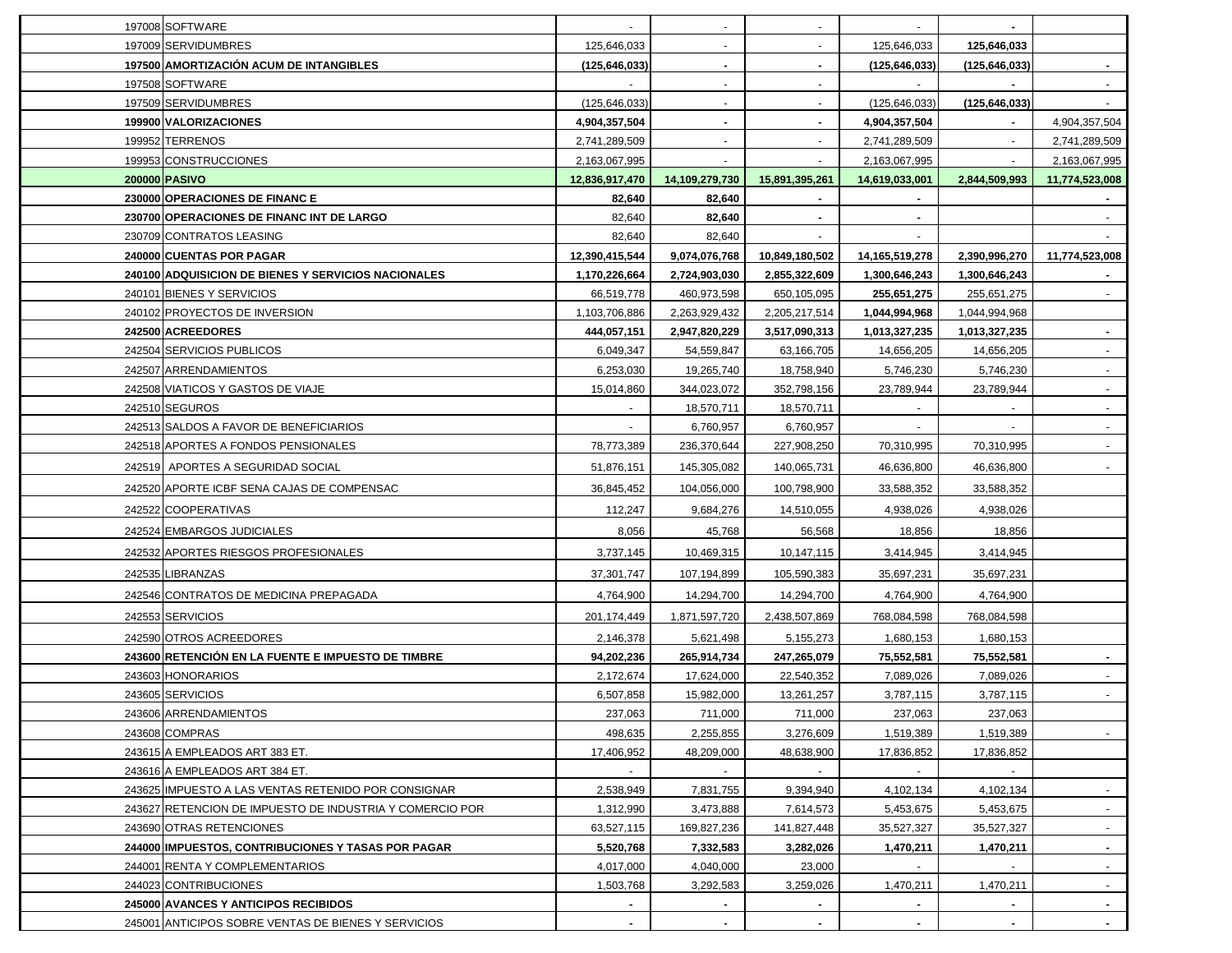| 245003 ANTICIPOS SOBRE CONVENIOS Y ACUERDOS            |                |                          |                |                |             |                |
|--------------------------------------------------------|----------------|--------------------------|----------------|----------------|-------------|----------------|
| 245300 RECURSOS RECIBIDOS EN ADMINISTRACION            | 10,676,408,725 | 3,128,106,192            | 4,226,220,475  | 11,774,523,008 | $\sim$      | 11,774,523,008 |
| 245301 EN ADMINISTRACION                               | 10,676,408,725 | 3,128,106,192            | 4,226,220,475  | 11,774,523,008 | $\sim$      | 11,774,523,008 |
| 250000 OBLIGACIONES LABORALES Y DE SEGURIDAD SOCIAL    | 197,552,679    | 1,225,831,039            | 1,189,506,747  | 161,228,387    | 161,228,387 |                |
| 250500 SALARIOS Y PRESTACIONES SOCIALES                | 197,552,679    | 1,225,831,039            | 1,189,506,747  | 161,228,387    | 161,228,387 | $\sim$         |
| 250501 NOMINA POR PAGAR                                | 32,124         | 1,188,556,871            | 1,188,524,747  |                |             |                |
| 250502 CESANTIAS                                       |                | 948,792                  | 948,792        |                |             |                |
| 250503 INTERESES SOBRE CESANTIAS                       |                | 33,208                   | 33,208         |                |             |                |
| 250504 VACACIONES                                      | 137,716,367    | 27,229,206               |                | 110,487,161    | 110,487,161 |                |
| 250505 PRIMA DE VACACIONES                             | 59,804,188     | 9,062,962                |                | 50,741,226     | 50,741,226  |                |
| 250506 PRIMA DE SERVICIOS                              |                |                          |                |                |             |                |
| 250507 PRIMA DE NAVIDAD                                |                |                          |                |                |             |                |
| 250508 INDEMNIZACIONES                                 |                |                          |                |                |             |                |
| 270000 PASIVOS ESTIMADOS                               | 248,866,607    | 260,958,877              | 304,377,606    | 292,285,336    | 292,285,336 |                |
| 270500 PROVISON PARA OBLIGACIONES FISCALES             |                |                          |                |                |             |                |
| 270501 IMPUESTO DE RENTA Y COMPLEMENTARIOS             |                |                          |                |                |             |                |
| 271500 PROVISION PARA PRESTACIONES SOCIALES            | 248,866,607    | 260,958,877              | 304,377,606    | 292,285,336    | 292,285,336 |                |
| 271501 CESANTIAS                                       | 57,009,356     | 948,792                  | 62,671,379     | 118,731,943    | 118,731,943 |                |
| 271502 INTERESES SOBRE CESANTIAS                       | 6,872,827      | 56,841                   | 7,522,007      | 14,337,993     | 14,337,993  |                |
| 271503 VACACIONES                                      | 44,548,506     | 5,324,366                | 59,945,272     | 99,169,412     | 99,169,412  |                |
| 271504 PRIMA DE SERVICIOS                              | 57,037,006     | 125,526,439              | 68,489,433     |                |             |                |
| 271506 PRIMA DE VACACIONES                             | 26,361,906     | 3,576,000                | 37,260,082     | 60,045,988     | 60,045,988  |                |
| 271512 OTRAS PRIMAS                                    | 57,037,006     | 125,526,439              | 68,489,433     |                |             |                |
| 290000 OTROS PASIVOS                                   |                | 3,548,330,406            | 3,548,330,406  |                |             |                |
| 291500 CREDITOS DIFERIDOS                              |                | 3,548,330,406            | 3,548,330,406  |                |             |                |
| 291522 TRANSFERENCIAS CONDICIONADAS                    |                | 3,548,330,406            | 3,548,330,406  |                |             |                |
| 300000 PATRIMONIO                                      | 12,567,492,782 | 133,772,271              | 2,962,143      | 12,436,682,654 |             | 12,436,682,654 |
| 320000 PATRIMONIO INSTITUCIONAL                        | 12,567,492,782 | 133,772,271              | 2,962,143      | 12,436,682,654 |             | 12,436,682,654 |
| 320800 CAPITAL FISCAL                                  | 7,654,828,833  | $\blacksquare$           | $\sim$         | 7,654,828,833  |             | 7,654,828,833  |
| 320801 CAPITAL FISCAL                                  | 7,654,828,833  | $\mathbf{r}$             | $\sim$         | 7,654,828,833  |             | 7,654,828,833  |
| 322500 RESULTADOS DE EJERCICIOS ANTERIORES             |                |                          |                |                |             |                |
| 322501 UTILIDADES O EXCEDENTES ACUMULADOS              |                |                          |                |                |             |                |
| 322502 PERDIDA O DEFICIT ACUMULADO                     |                | ٠                        |                |                |             |                |
| 322504 PERDIDA ACUMULADA POR EXPOSICIÓN A LA INFLACIÓN |                |                          |                |                |             |                |
| 323000 RESULTADO DEL EJERCICIO                         |                |                          |                |                |             |                |
| 323001 UTILIDAD O EXCEDENTE DEL EJERCICIO              |                | $\blacksquare$           |                |                |             |                |
| 323002 PERDIDA O DÉFICIT DEL EJERCICIO                 |                |                          |                |                |             |                |
| 323500 SUPERAVIT POR DONACIONES                        | 45,863,848     | $\blacksquare$           | $\blacksquare$ | 45,863,848     |             | 45,863,848     |
| 323502 EN ESPECIE                                      | 45,863,848     | $\overline{\phantom{a}}$ | $\sim$         | 45,863,848     |             | 45,863,848     |
| 324000 SUPERAVIT POR VALORIZACION                      | 4,904,357,504  | ٠                        | $\blacksquare$ | 4,904,357,504  |             | 4,904,357,504  |
| 324052 TERRENOS                                        | 2,741,289,509  |                          |                | 2,741,289,509  |             | 2,741,289,509  |
| 324053 CONSTRUCCIONES                                  | 2,163,067,995  |                          |                | 2,163,067,995  |             | 2,163,067,995  |
| 324500 REVALORIZACION DEL PATRIMONIO                   | 35,640,333     |                          |                | 35,640,333     |             | 35,640,333     |
| 324504 DONACIONES                                      | 35,640,333     |                          |                | 35,640,333     |             | 35,640,333     |
| 325500 PATRIMONIO INSTITUCIONAL                        | 27,304,000     |                          |                | 27,304,000     |             | 27,304,000     |
| 325530 BIENES PENDIENTES DE LEGALIZAR                  | 27,304,000     | $\overline{\phantom{a}}$ |                | 27,304,000     |             | 27,304,000     |
| 325800 EFECTOS DEL SANEAMIENTO                         |                |                          |                |                |             |                |
| 325806 PROPIEDADES PLANTA Y EQUIPO                     | $\sim$         | $\blacksquare$           |                |                |             | $\sim$ $-$     |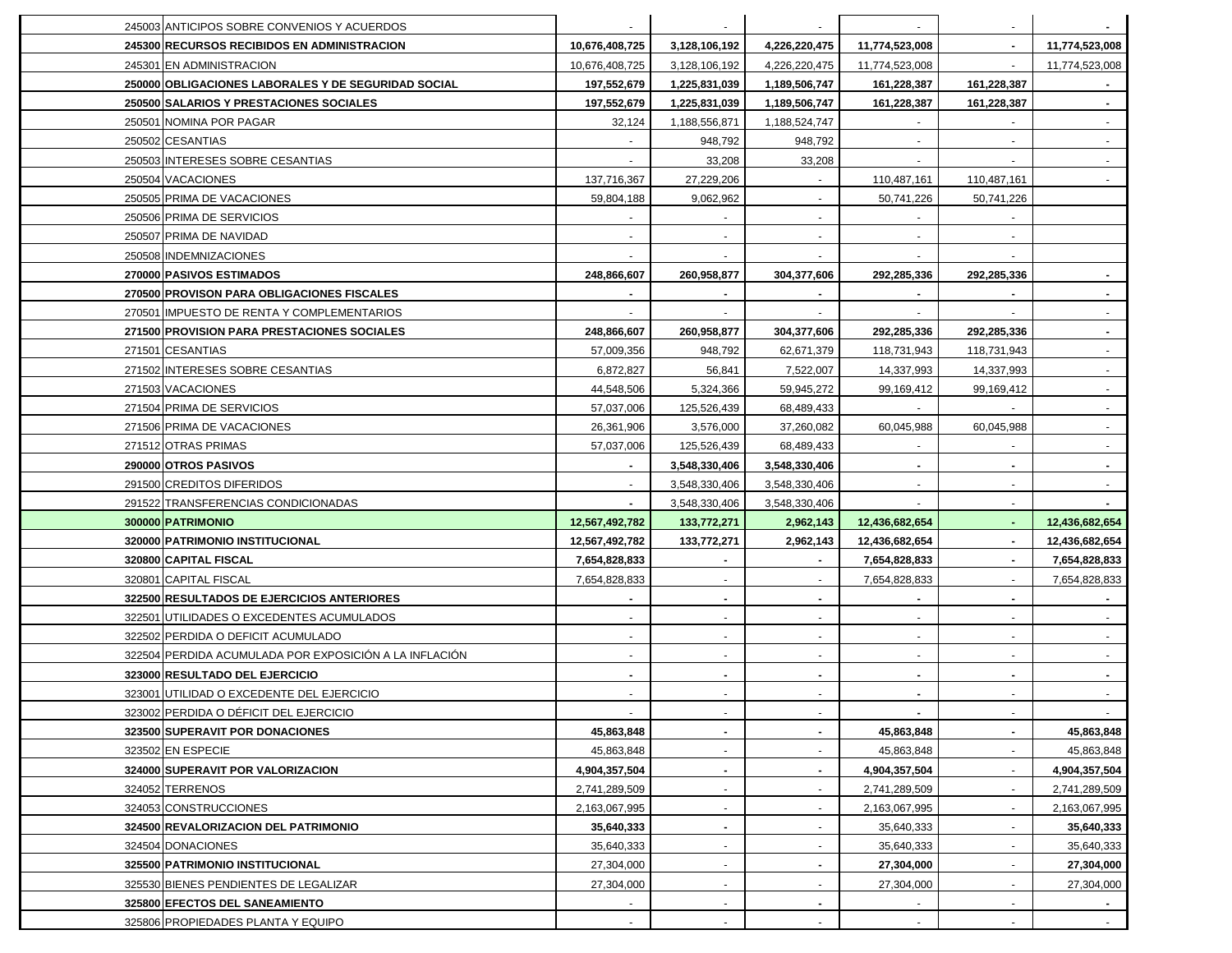| 327000 PROVISIONES DEPRECIACIONES Y AMORTIZACIONES (DB) | (100, 501, 736) | 133,772,271    | 2,962,143      | (231, 311, 864) | (231,311,864)   |
|---------------------------------------------------------|-----------------|----------------|----------------|-----------------|-----------------|
| 327003 DEPRECIACION PROPIEDAD PLANTA Y EQUIPO           | (100, 501, 736) | 133,772,271    | 2,962,143      | (231, 311, 864) | (231, 311, 864) |
| 400000 INGRESOS                                         | 5,513,796,104   | 2,806,402      | 3,554,910,949  | 9,065,900,651   | 9,065,900,651   |
| 440000 TRANSFERENCIAS                                   | 5,454,921,384   | $\sim$         | 3,548,330,406  | 9,003,251,790   | 9,003,251,790   |
| 442800 OTRAS TRANSFERENCIAS                             | 5,454,921,384   | $\blacksquare$ | 3,548,330,406  | 9,003,251,790   | 9,003,251,790   |
| 442802 PARA PROYECTOS DE INVERSION                      | 3,554,270,000   | $\mathbf{r}$   | 1,562,719,166  | 5,116,989,166   | 5,116,989,166   |
| 442803 PARA GASTOS DE FUNCIONAMIENTO                    | 1,900,651,384   | $\blacksquare$ | 1,985,611,240  | 3,886,262,624   | 3,886,262,624   |
| 480000 OTROS INGRESOS                                   | 58,874,720      | 2,806,402      | 6,580,543      | 62,648,861      | 62,648,861      |
| 480500 FINANCIEROS                                      | 4,703,610       |                | 6,389,123      | 11,092,733      | 11,092,733      |
| 480522 INTERESES SOBRE DEPOSITOS                        | 4,703,610       |                | 6,389,123      | 11,092,733      | 11,092,733      |
| 480590 OTROS INGRESOS FINANCIEROS                       |                 |                |                |                 |                 |
| 481000 EXTRAORDINARIOS                                  | 54,109,942      | 2,806,402      | 191,420        | 51,494,960      | 51,494,960      |
| 481047 APROVECHAMIENTOS                                 | 54,109,942      | 2,806,402      | 191,420        | 51,494,960      | 51,494,960      |
| 481008 RECUPERACIONES                                   |                 |                |                |                 |                 |
| 481500 AJUSTES DE EJERCICIOS ANTERIORES                 | 61,168          |                |                | 61,168          | 61,168          |
| 481559 OTROS INGRESOS                                   | 61,168          |                |                | 61,168          | 61,168          |
| 500000 GASTOS                                           | 2,940,777,798   | 3,602,607,502  | 66,044,906     | 6,477,340,394   | 6,477,340,394   |
| 510000 ADMINISTRACIÓN                                   | 868,762,826     | 901,887,355    | 27,809         | 1,770,622,372   | 1,770,622,372   |
| 510100 SUELDOS Y SALARIOS                               | 543,641,176     | 560,264,902    | 27,809         | 1,103,878,269   | 1,103,878,269   |
| 510101 SUELDOS DEL PERSONAL                             | 286,720,161     | 293,127,935    |                | 579,848,096     | 579,848,096     |
| 510103 HORAS EXTRAS Y FESTIVOS                          | 1,152,860       | 1,233,395      |                | 2,386,255       | 2,386,255       |
| 510109 HONORARIOS                                       | 9,180,513       | 29,900,139     |                | 39,080,652      | 39,080,652      |
| 510113 PRIMA DE VACACIONES                              | 11,473,434      | 12,559,668     |                | 24,033,102      | 24,033,102      |
| 510117 VACACIONES                                       | 16,258,857      | 18,313,721     |                | 34,572,578      | 34,572,578      |
| 510123 AUXILIO DE TRANSPORTE                            | 1,496,520       | 1,496,520      |                | 2,993,040       | 2,993,040       |
| 510124 CESANTIAS                                        | 22,502,930      | 24,646,043     |                | 47,148,973      | 47,148,973      |
| 510125 INTERESES A LAS CESANTIAS                        | 2,700,356       | 2,957,533      | 23,633         | 5,634,256       | 5,634,256       |
| 510130 CAPACITACION BIENESTAR SOCIAL Y ESTIMULOS        | 22,173,958      | 1,560,362      | $\sim$         | 23,734,320      | 23,734,320      |
| 510131 DOTACION Y SUMINISTRO A TRABAJADORES             |                 |                | $\sim$         | $\sim$          |                 |
| 510145 SALARIO INTEGRAL                                 | 124,308,009     | 119,026,663    | $\sim$         | 243,334,672     | 243,334,672     |
| 510147 VIATICOS                                         | 667,717         |                | $\sim$         | 667,717         | 667,717         |
| 510148 GASTOS DE VIAJE                                  |                 |                | $\sim$         |                 |                 |
| 510152 PRIMA DE SERVICIOS                               | 22,502,930      | 27,603,210     | 2,088          | 50,104,052      | 50,104,052      |
| 510164 OTRAS PRIMAS                                     | 22,502,931      | 27,839,713     | 2,088          | 50,340,556      | 50,340,556      |
| 510200 CONTRIBUCIONES IMPUTADAS                         | 156,400         | 485,066        |                | 641,466         | 641,466         |
| 510201 INCAPACIDADES                                    | 156,400         | 485,066        |                | 641,466         | 641,466         |
| 510203 INDEMNIZACIONES                                  |                 |                |                |                 |                 |
| 510204 GASTOS MEDICOS Y DROGAS                          |                 |                | $\sim$         |                 |                 |
| 510300 CONTRIBUCIONES EFECTIVAS                         | 95,670,810      | 95,818,007     | $\blacksquare$ | 191,488,817     | 191,488,817     |
| 510302 APORTES CAJA DE COMPENSACIÓN                     | 15,214,518      | 15,560,100     | $\sim$         | 30,774,618      | 30,774,618      |
| 510303 APORTES A SEGURIDAD SOCIAL                       | 32,344,730      | 32,676,100     | $\sim$         | 65,020,830      | 65,020,830      |
| 510305 RIESGOS PROFESIONALES                            | 2,476,750       | 2,502,100      |                | 4,978,850       | 4,978,850       |
| 510307 COTIZACIÓN DEL RÉGIMEN DE AHORRO INDIVIDUAL      | 45,634,812      | 45,079,707     |                | 90,714,519      | 90,714,519      |
| 510400 APORTES SOBRE LA NOMINA                          | 56,047,530      | 56,002,100     | $\blacksquare$ | 112,049,630     | 112,049,630     |
| 510401 APORTES AL ICBF                                  | 33,627,625      | 33,598,200     |                | 67,225,825      | 67,225,825      |
| 510402 APORTES AL SENA                                  | 22,419,905      | 22,403,900     |                | 44,823,805      | 44,823,805      |
| 511100 GENERALES                                        | 160,186,612     | 173,170,098    | $\blacksquare$ | 333,356,710     | 333,356,710     |
| 511111 COMISIONES - HONORARIOS                          | 4,457,600       | 4,560,000      |                | 9,017,600       | 9,017,600       |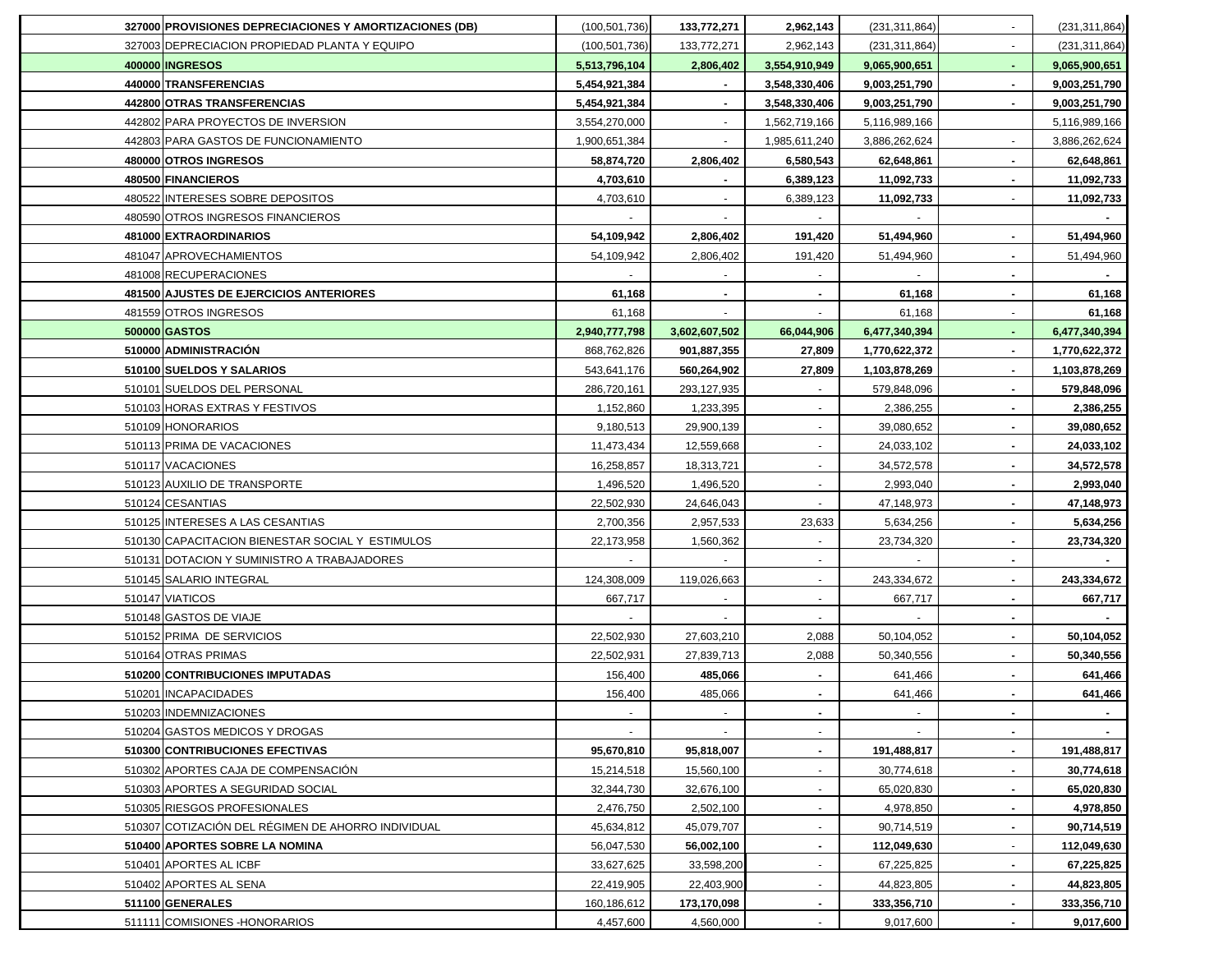| 511113 VIGILANCIA Y SEGURIDAD                                | 43,625,893     | 65,373,216     |                          | 108,999,109              |                | 108,999,109    |
|--------------------------------------------------------------|----------------|----------------|--------------------------|--------------------------|----------------|----------------|
| 511114 MATERIALES Y SUMINISTROS                              | 1,959,499      | 850,705        |                          | 2,810,204                |                | 2,810,204      |
| 511115 MANTENIMIENTO                                         | 13,155,974     | 6,583,350      |                          | 19,739,324               |                | 19,739,324     |
| 511116 REPARACION                                            |                |                |                          |                          |                |                |
| 511117 SERVICIOS PÚBLICOS                                    | 19,061,456     | 25,833,850     | $\overline{\phantom{a}}$ | 44,895,306               |                | 44,895,306     |
| 511118 ARRENDAMIENTOS                                        | 21,421,494     | 21,834,651     | $\blacksquare$           | 43,256,145               |                | 43,256,145     |
| 511119 VIATICOS Y GASTOS DE VIAJE                            | $\blacksquare$ | $\sim$         | $\blacksquare$           | $\sim$                   | $\blacksquare$ |                |
| 511121 IMPRESOS, PUBLICACIONES, SUSCRIPCIONES Y AFILIACIONES | $\blacksquare$ | $\sim$         | $\blacksquare$           | $\overline{\phantom{a}}$ |                |                |
| 511122 FOTOCOPIAS                                            | 190,000        | 348,600        | $\blacksquare$           | 538,600                  | ٠              | 538,600        |
| 511123 COMUNICACIONES Y TRANSPORTE                           | 2,538,545      | 1,785,060      | $\blacksquare$           | 4,323,605                |                | 4,323,605      |
| 511125 SEGUROS GENERALES                                     | 13,982,762     | 12,357,304     | $\mathbf{r}$             | 26,340,066               |                | 26,340,066     |
| 511127 PROMOCION Y DIVULGACION                               | 2,768,393      | 2,889,171      | $\mathbf{r}$             | 5,657,564                |                | 5,657,564      |
| 511146 COMBUSTIBLES Y LUBRICANTES                            | 512,980        | 3,393,870      | $\blacksquare$           | 3,906,850                |                | 3,906,850      |
| 511149 SERVICIOS DE ASEO Y CAFETERÍA                         | 31,183,310     | 19,992,221     |                          | 51,175,531               |                | 51,175,531     |
| 511155 ELEMENTOS DE ASEO Y CAFETERIA                         | 5,144,306      | 6,798,085      |                          | 11,942,391               |                | 11,942,391     |
| 511164 GASTOS LEGALES                                        | 184,400        | 570,015        |                          | 754,415                  |                | 754,415        |
| 511165 INTANGIBLES                                           |                |                |                          |                          |                |                |
| 511190 OTROS GASTOS GENERALES                                |                |                |                          |                          |                |                |
| 512000 IMPUESTOS, CONTRIBUCIONES Y TASAS                     | 13,060,298     | 16,147,182     | ٠                        | 29,207,480               |                | 29,207,480     |
| 512001 PREDIAL UNIFICADO                                     | 11,191,886     | 12,851,000     | $\blacksquare$           | 24,042,886               |                | 24,042,886     |
| 512002 CUOTA DE FISCALIZACION Y AUDITAJE                     |                |                |                          |                          |                |                |
| 512006 VALORIZACIONES                                        |                |                |                          |                          |                |                |
| 512008 SANCIONES                                             |                |                |                          |                          |                |                |
| 512011 IMPUESTO VEHICULOS AUTOMOTORES                        |                | 1,322,000      |                          | 1,322,000                |                | 1,322,000      |
| 512017 INTERESES DE MORA                                     |                |                | $\blacksquare$           |                          |                |                |
| 512024 GRAVAMEN A LAS TRANSACCIONES FINANCIERAS              | 1,868,412      | 1,974,182      | $\blacksquare$           | 3,842,594                |                | 3,842,594      |
| 512090 OTROS IMPUESTOS RETENCIONES ASUMIDAS                  |                |                |                          |                          |                |                |
| 530000 PROVISIONES, AGOTAMIENTO, DEPRECIACIONES Y AMORT      | $\blacksquare$ | 204,753        | $\blacksquare$           | 204,753                  |                | 204,753        |
| 530200 PROVISIÓN PARA PROTECCION DE                          |                | 204,753        | ۰.                       | 204,753                  |                | 204,753        |
| 530232 INVERSIONES DE ADMINISTRACION DE LIQUIDEZ             |                | 204,753        | $\overline{\phantom{a}}$ | 204,753                  |                | 204,753        |
| 530400 PROVISIÓN PARA DEUDORES                               | $\blacksquare$ | $\blacksquare$ | ۰.                       | $\blacksquare$           | $\blacksquare$ | $\blacksquare$ |
| 530490 OTROS DEUDORES                                        | $\blacksquare$ | $\sim$         | $\blacksquare$           | $\overline{\phantom{a}}$ | ٠              | $\sim$         |
| 531300 PROVISIÓN PARA OBLIGACIONES FISCALES                  |                | $\blacksquare$ | $\blacksquare$           | $\blacksquare$           |                | $\blacksquare$ |
| 531301 IMPUESTO DE RENTA Y COMPLEMENTARIOS                   |                | $\sim$         | $\mathbf{r}$             | $\sim$                   |                | $\sim$         |
| 533000 DEPRECIACIÓN DE PROPIEDADES PLANTA Y EQUIPO           |                |                | $\mathbf{r}$             |                          |                |                |
| 533001 EDIFICACIONES                                         |                |                | $\blacksquare$           |                          |                |                |
| 533004 MAQUINARIA Y EQUIPO                                   |                |                |                          |                          |                |                |
| 533005 EQUIPO MEDICO Y CIENTIFICO                            | $\blacksquare$ | $\blacksquare$ | $\blacksquare$           | $\blacksquare$           |                | $\sim$         |
| 533006 MUEBLES ENSERES Y EQUIPO OFICINA                      |                |                |                          |                          |                |                |
| 533007 EQUIPO DE COMUNICACIÓN Y COMPUTACIÓN                  |                |                |                          |                          |                |                |
| 533008 EQUIPO DE TRANSPORTE TRACCION Y ELEVACION             |                |                |                          |                          | ۰.             |                |
| 550800 MEDIO AMBIENTE                                        | 2,068,679,244  | 2,689,636,461  | 64,770,128               | 4,693,545,577            | ۰.             | 4,693,545,577  |
| 550804 INVESTIGACION                                         | 2,068,679,244  | 2,689,636,461  | 64,770,128               | 4,693,545,577            |                | 4,693,545,577  |
| 580000 OTROS GASTOS                                          | 3,335,728      | 10,878,933     | 1,246,969                | 12,967,692               |                | 12,967,692     |
| 580200 COMISIONES                                            | 603,332        | 6,287,768      | 1,246,969                | 5,644,131                |                | 5,644,131      |
| 580238 COMISIONES Y OTROS GASTOS BANCARIOS                   | 603,332        | 6,287,768      | 1,246,969                | 5,644,131                |                | 5,644,131      |
| 580500 FINANCIEROS                                           |                |                |                          |                          |                |                |
| 580590 OTROS GASTOS FINANCIEROS                              |                | $\sim$         | $\blacksquare$           |                          |                | $\sim$         |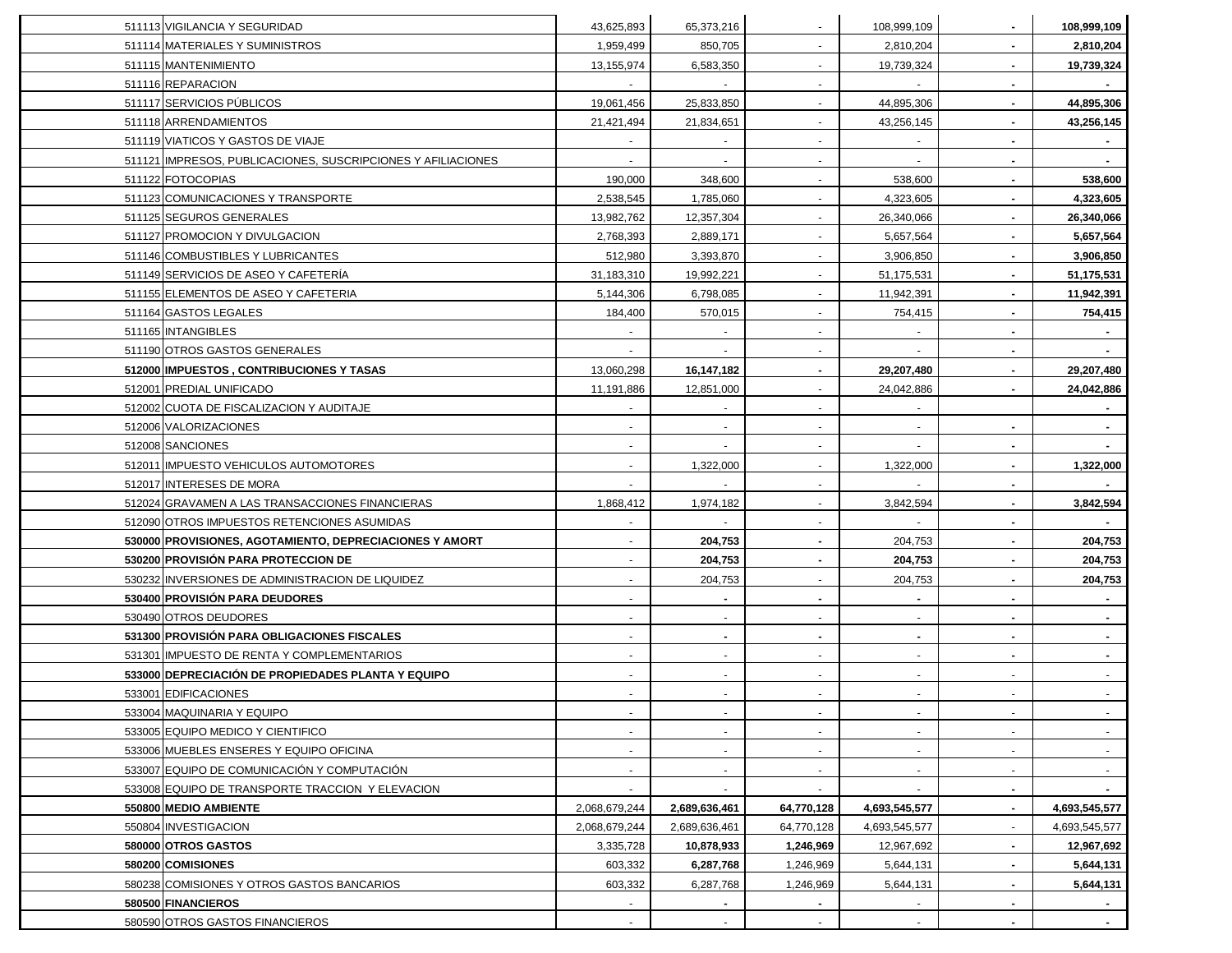| 581500 AJUSTES DE EJERCICIOS ANTERIORES                       | 2,732,396           | 4,591,165      |                | 7,323,561          |                | 7,323,561          |
|---------------------------------------------------------------|---------------------|----------------|----------------|--------------------|----------------|--------------------|
| 581589 AJUSTES A GASTOS DE OPERACIÓN                          | 2,732,396           | 4,591,165      | ٠              | 7,323,561          |                | 7,323,561          |
| 590000 CIERRE DE INGRESOS, GASTOS Y COSTOS                    |                     | $\sim$         | ۰.             | $\blacksquare$     | $\blacksquare$ |                    |
| 590500 CIERRE DE INGRESOS, GASTOS Y COSTOS                    |                     |                | $\blacksquare$ |                    |                | $\sim$             |
| 590501 CIERRE DE INGRESOS, GASTOS Y COSTOS                    |                     |                |                |                    |                |                    |
| 800000 CUENTAS DE ORDEN DEUDORAS                              |                     | 4,375,342      | 4,375,342      |                    |                |                    |
| 810000 DERECHOS CONTINGENTES                                  | 4,000               |                |                | 4,000              |                | 4,000              |
| 812000 LITIGIOS Y MECANISMOS ALTERNATIVOS                     | 4,000               |                |                | 4,000              |                | 4,000              |
| 812001 CIVILES                                                | 4,000               |                |                | 4,000              |                | 4,000              |
| 830000 DEUDORAS DE CONTROL POR EL CONTRA                      | 2,492,512,408       |                |                | 2,492,512,408      |                | 2,492,512,408      |
| 831500 ACTIVOS TOTAL DEPRECIADOS - AGOTADOS O AMORT           | 2,488,137,066       |                |                | 2,488,137,066      |                | 2,488,137,066      |
| 831510 PROPIEDADES PLANTA Y EQUIPO                            | 2,488,137,066       |                |                | 2,488,137,066      |                | 2,488,137,066      |
| 834700 BIENES ENTREGADOS A TERCEROS                           |                     |                | 4,375,342      | (4,375,342)        |                | (4,375,342)        |
| 834704 PROPIEDADESPLANTA Y EQUIPO                             | 4,375,342           |                | 4,375,342      |                    |                |                    |
| 890000 DEUDORAS POR EL CONTRARIO (CR)                         | (2,492,516,408)     | 4,375,342      |                | (2,488,141,066)    |                | (2,488,141,066)    |
| 890500 DERECHOS CONTINGENTES                                  | (4,000)             | $\blacksquare$ | $\blacksquare$ | (4,000)            |                | (4,000)            |
| 890506 LITIGIOS Y MECANISMOS A. DE SOLUCION                   | (4,000)             | $\blacksquare$ | $\sim$         | (4,000)            | $\blacksquare$ | (4,000)            |
| 891500 DEUDORAS DE CONTROL POR EL CONTRA (CR)                 | (2,492,512,408)     | 4,375,342      | $\blacksquare$ | (2,488,137,066)    |                | (2,488,137,066)    |
| 891506 ACTIVOS TOTALMENTE DEPRECIADOS, AGOTADOS O AMORTIZADOS | (2,488,137,066)     |                |                | (2,488,137,066)    |                | (2,488,137,066)    |
| 891518 BIENES ENTREGADOS A TERCEROS                           | (4,375,342)         | 4,375,342      |                |                    |                |                    |
| 900000 CUENTAS DE ORDEN ACREEDORAS                            |                     | 15,210,389,648 | 15,210,389,648 |                    |                |                    |
| 910000 RESPONSABILIDADES CONTINGENTES                         | 4,671,662,333       |                |                | 4,671,662,333      |                | 4,671,662,333      |
| 919000 OTRAS RESPOSABILIDADES                                 | 4,671,662,333       |                |                | 4,671,662,333      |                | 4,671,662,333      |
| 919090 OTRAS RESPOSABILIDADES                                 | 4,671,662,333       |                |                | 4,671,662,333      |                | 4,671,662,333      |
| 930000 ACREEDORAS DE CONTROL                                  | 27,528,167,634      |                |                | 27,528,167,634     |                | 27,528,167,634     |
| 934600 BIENES RECIBIDOS DE TERCEROS                           | 5,846,401           |                |                | 5,846,401          |                | 5,846,401          |
| 934619 PROPIEDADES PLANTA Y EQUIPO                            | 5,846,401           |                |                | 5,846,401          |                | 5,846,401          |
| 939000 OTRAS CUENTAS ACREEDORAS DE CONTROL                    | 19,322,050,136      | 15,210,389,648 |                | 4,111,660,488      |                | 4,111,660,488      |
| 939013 CONVENIOS                                              | 19,322,050,136      | 15,210,389,648 |                | 4,111,660,488      |                | 4,111,660,488      |
| 990000 ACREEDORAS POR CONTRA (DB)                             | (23,999,558,870)    | $\blacksquare$ | 15,210,389,648 | (8,789,169,222)    |                | (8,789,169,222)    |
| 990500 RESPONSABILIDADES CONTINGENTES POR CONTRA (DB)         | (4,671,662,333)     | $\sim$         |                | (4,671,662,333)    |                | (4,671,662,333)    |
| 990511 GARANTIAS CONTRACTUALES                                |                     |                |                |                    |                |                    |
| 990590 OTRAS RESPOSABILIDADES CONTINGENTES                    | (4,671,662,333)     |                |                | (4,671,662,333)    |                | (4,671,662,333)    |
| 991500 ACREEDORAS DE CONTROL POR EL CONTRA                    | (19, 327, 896, 537) |                | 15,210,389,648 | (4, 117, 506, 889) |                | (4, 117, 506, 889) |
| 991506 BIENES RECIBIDOS DE TERCEROS                           | (5,846,401)         |                |                | (5,846,401)        |                | (5,846,401)        |
| 991590 OTRAS CUENTAS ACREEDORAS DE CONTROL                    | (19,322,050,136)    |                | 15,210,389,648 | (4, 111, 660, 488) |                | (4, 111, 660, 488) |